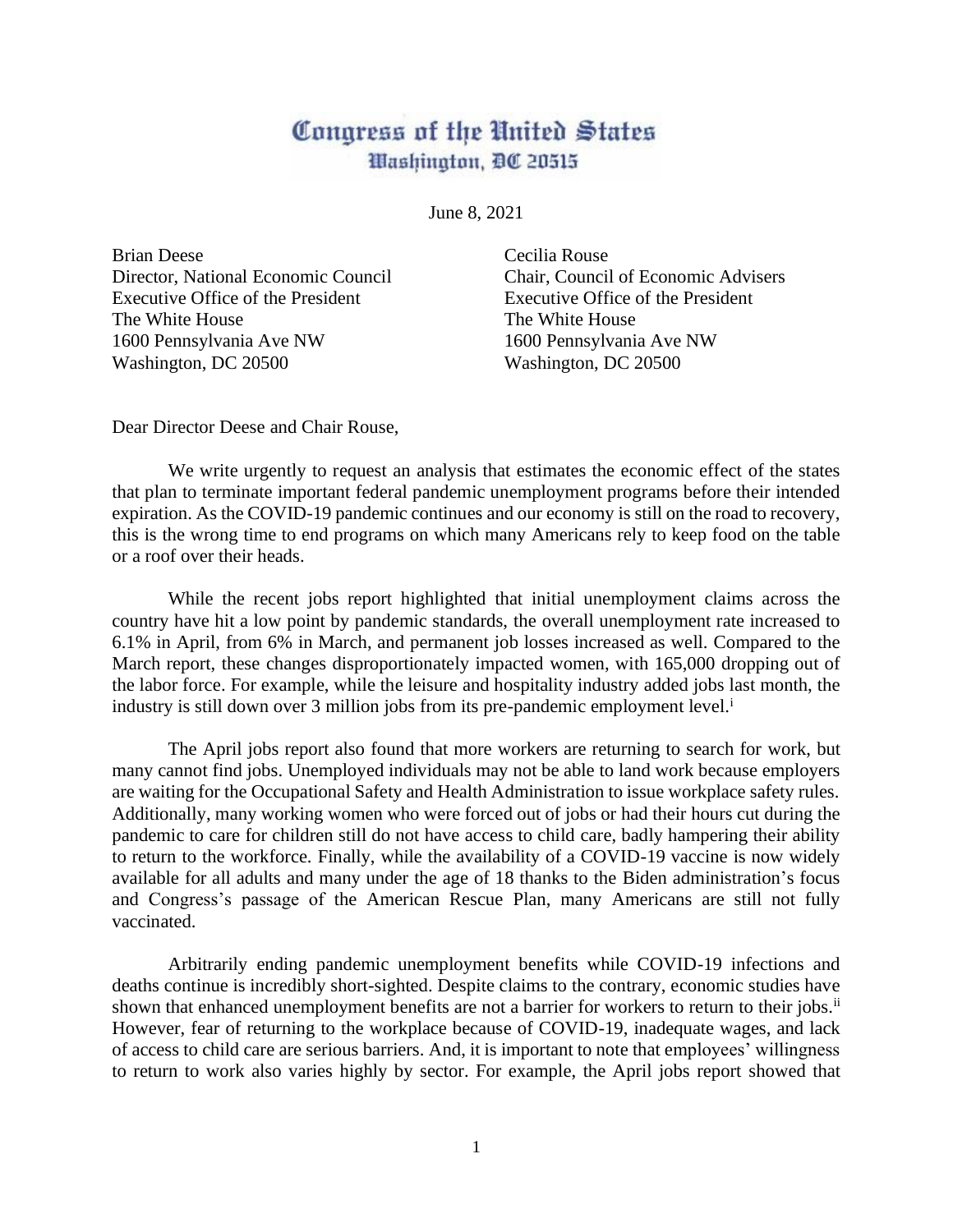employment grew fastest in lowest-wage industries such as leisure and hospitality jobs, which suggests that generous unemployment benefits are not a barrier to work in those industries.

Not only is ending pandemic unemployment programs short-sighted, the language in the Coronavirus Aid, Relief and Economic Security (CARES) Act of 2020 that authorizes the Pandemic Unemployment Assistance (PUA) program requires the U.S. Secretary of Labor to provide these benefits to eligible individuals. Section 2102(b) of the CARES Act states that "the Secretary shall provide to any covered individual unemployment benefit assistance while such individual is unemployed, partially unemployed, or unable to work for the weeks of such unemployment with respect to which the individual is not entitled to any other unemployment compensation." The statutory text of the CARES Act makes clear that the PUA payment is not only required, it also must include the weekly benefit amount in addition to the \$300 amount in Federal Pandemic Unemployment Compensation.<sup>iii</sup>

The governors who have announced withdrawal from the emergency unemployment programs speculate that federal benefits are holding back their states' recovery because some employers cannot find workers. But these anecdotal claims ignore the hardships Americans searching for work are encountering, as well as the fact that the money from federal benefits flows into local businesses through consumer spending, generating another \$1.61 in economic activity for every dollar spent.<sup>iv</sup> In the states that have already announced that they are terminating pandemic benefits, 3.5 million workers could be cut off early as a result of states terminating Federal Pandemic Unemployment Compensation (FPUC), PUA, Pandemic Emergency Unemployment Compensation (PEUC), and the Mixed-Earners Unemployment Compensation (MEUC).<sup>v</sup> Rather than cut down on spending and incentivize unemployed workers to find jobs, this will cause economic activity in states to drop, slowing down the recovery in harder-hit areas with vulnerable populations. Accordingly, we request that the National Economic Council and the Council of Economic Advisers provide an analysis that estimates the economic effect of states terminating benefits.

We share the administration's goal of swiftly ending the COVID-19 pandemic and ensuring individuals can safely return to the workplace. Until that is possible, we look forward to working together to ensure vital federal pandemic unemployment programs are provided to people so that families can pay rent, buy groceries, and care for their children and loved ones. Thank you for your attention to this critical matter.

Sincerely,

Bill Pascrell, Jr. Terri A. Sewell

Member of Congress Member of Congress

Tinde J. Sary

Linda T. Sánchez **Earl Blumenauer** 

Tail 13

Member of Congress Member of Congress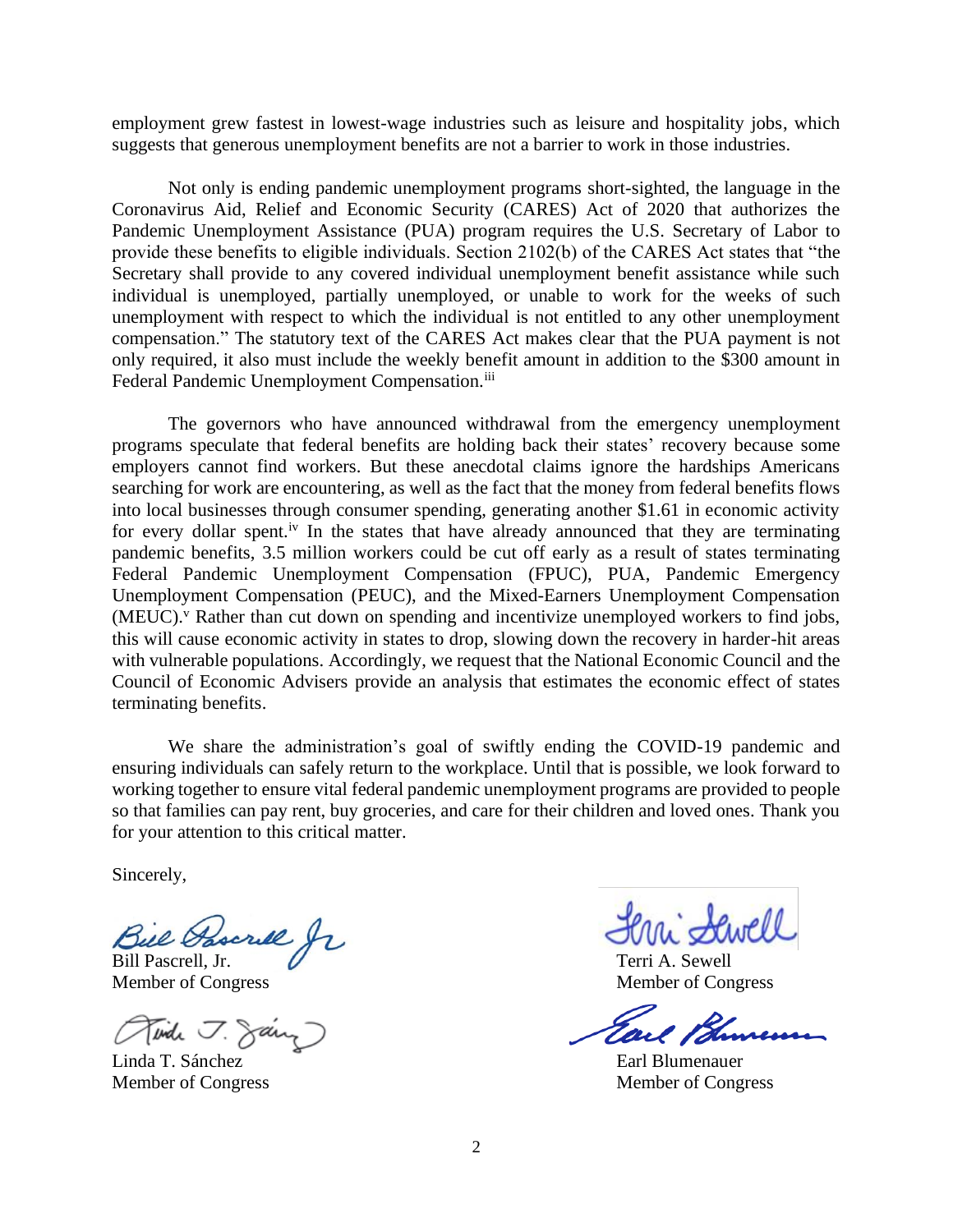Dannyd. Danis

Danny K. Davis<br>
Member of Congress<br>
Member of Congress

 $\overline{\mathcal{L}}$ Dwight Evans Suzan DelBene

Member of Congress Member of Congress

 $\ell$ 2 l

Brendan F. Boyle V<br>
Member of Congress Member of Congress

Member of Congress

T. Kelle mil

Member of Congress